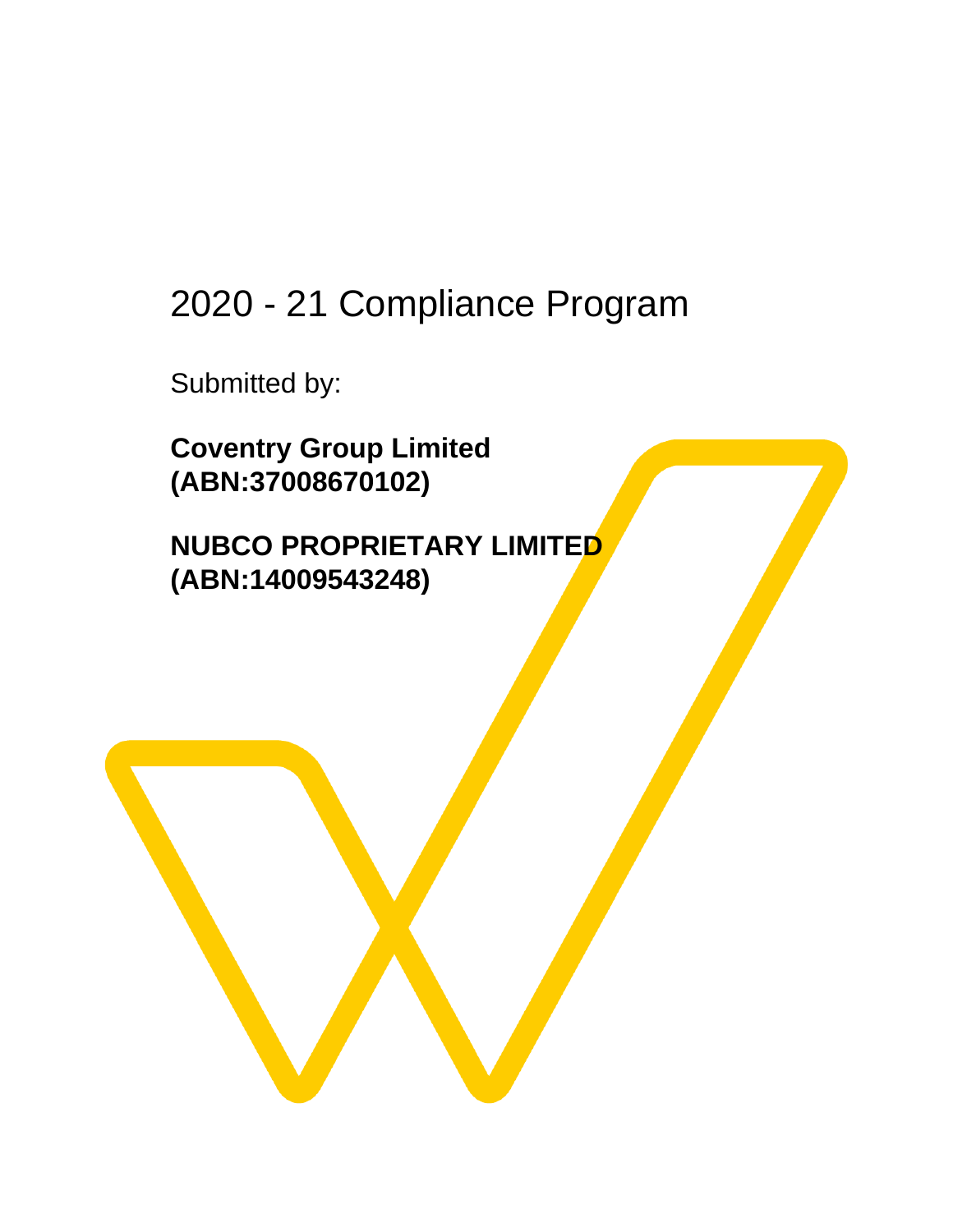## #Workplace overview

#### **Policies and strategies**

1: Do you have a formal policy and/or formal strategy in place that specifically supports gender equality in the following areas?

| Recruitment                                                            | Yes (Select all that apply) |
|------------------------------------------------------------------------|-----------------------------|
| $$ Yes                                                                 | Policy                      |
| Retention                                                              | Yes (Select all that apply) |
| $$ Yes                                                                 | <b>Strategy</b>             |
| Performance management processes                                       | Yes (Select all that apply) |
| $$ Yes                                                                 | Policy                      |
| Promotions                                                             | Yes (Select all that apply) |
| $$ Yes                                                                 | <b>Strategy</b>             |
| Talent identification/identification of high<br>potentials             | Yes(Select all that apply)  |
| $$ Yes                                                                 | <b>Strategy</b>             |
| Succession planning                                                    | Yes(Select all that apply)  |
| $$ Yes                                                                 | <b>Strategy</b>             |
| Training and development                                               | Yes(Select all that apply)  |
| $$ Yes                                                                 | Policy<br><b>Strategy</b>   |
| Key performance indicators for managers<br>relating to gender equality | Yes(Select all that apply)  |
| $$ Yes                                                                 | <b>Strategy</b>             |
|                                                                        |                             |

2: Do you have formal policy and/or formal strategy in place that support gender equality overall? Yes(Select all that apply)

...Yes Strategy

3: If your organisation would like to provide additional information relating to your gender equality policies and strategies, please do so below.

**Governing bodies** Coventry Group Limited 1: Does this organisation have a governing body? Yes(Provide further details on the governing body(ies) and its composition) 1.1: What is the name of your governing body? Coventry Group Ltd 1.2: What type of governing body does this T.2. What type of governing body does this<br>organisation have? 1.3: How many members are on the governing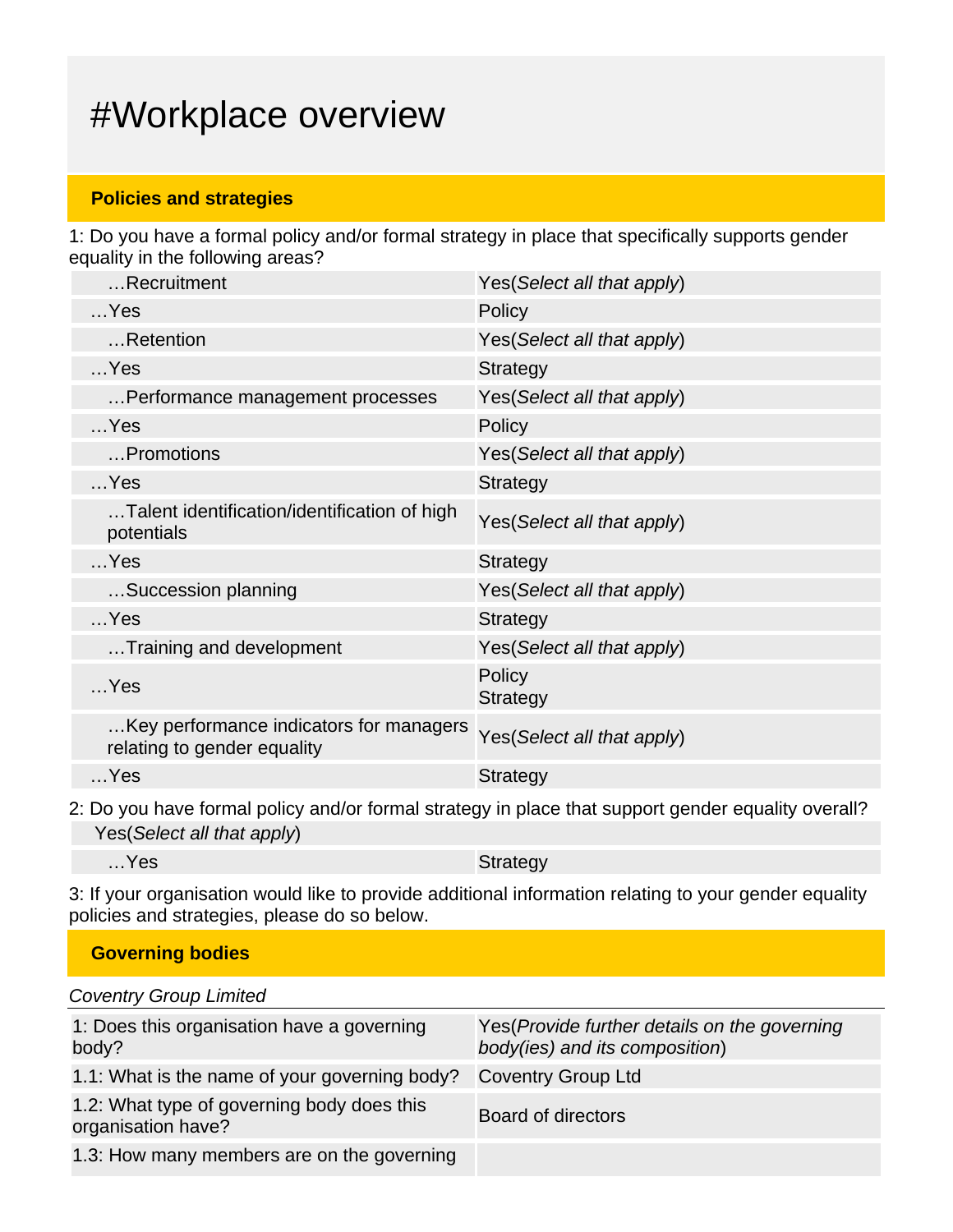| body and who holds the predominant Chair<br>position?                                                                             |                                      |
|-----------------------------------------------------------------------------------------------------------------------------------|--------------------------------------|
| Chairs                                                                                                                            |                                      |
| $Female$ (F)                                                                                                                      | $\overline{0}$                       |
| $$ Male $(M)$                                                                                                                     | $\mathbf 1$                          |
| Gender X                                                                                                                          | $\overline{0}$                       |
| Members                                                                                                                           |                                      |
| $Female$ (F)                                                                                                                      | $\overline{0}$                       |
| $$ Male $(M)$                                                                                                                     | $\overline{4}$                       |
| $$ Gender X                                                                                                                       | $\overline{0}$                       |
| 1.4: Do you have a formal selection policy<br>and/or formal selection strategy for this<br>organisation's governing body members? | Yes (Select all that apply)          |
|                                                                                                                                   | Policy                               |
| 1.5: Has a target been set to increase the<br>representation of women on this governing<br>body?                                  | $No(Select \textit{all} that apply)$ |
|                                                                                                                                   | Not a priority                       |
| <b>NUBCO PROPRIETARY LIMITED</b>                                                                                                  |                                      |

2: If your organisation would like to provide additional information relating to governing bodies and gender equality in your workplace, do so below.

n/a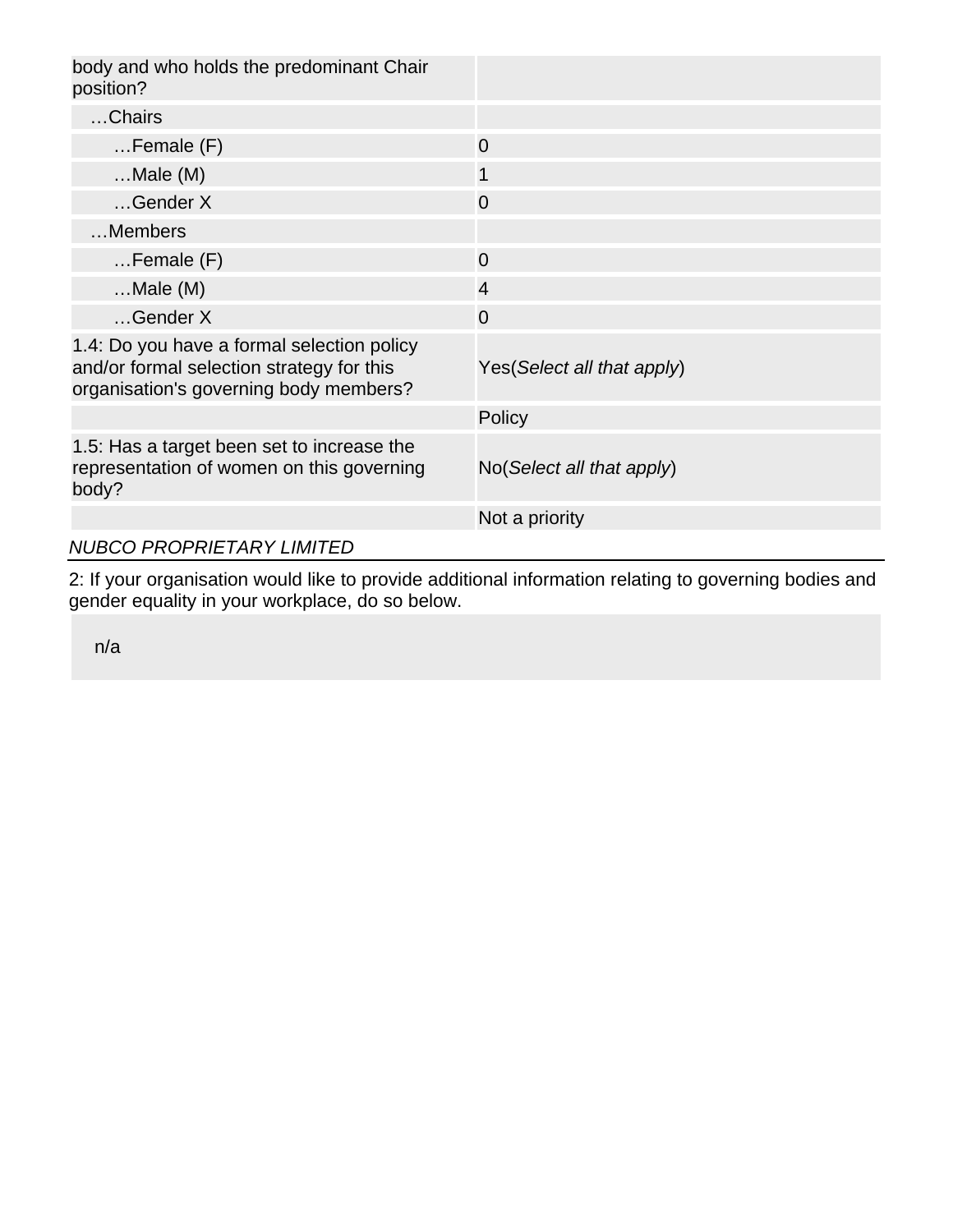# #Action on gender equality

#### **Gender pay gaps**

1: Do you have a formal policy and/or formal strategy on remuneration generally? Yes (Select all that apply)

| $$ Yes                                                                                                                          | <b>Strategy</b>                                                                                                                                                                                                                                                                                                                                                                                                                                                        |
|---------------------------------------------------------------------------------------------------------------------------------|------------------------------------------------------------------------------------------------------------------------------------------------------------------------------------------------------------------------------------------------------------------------------------------------------------------------------------------------------------------------------------------------------------------------------------------------------------------------|
| 1.1: Are specific pay equity objectives<br>included in your formal policy and/or formal Yes(Select all that apply)<br>strategy? |                                                                                                                                                                                                                                                                                                                                                                                                                                                                        |
| Yes                                                                                                                             | To achieve gender pay equity<br>To ensure no gender bias occurs at any point in<br>the remuneration review process (for example at<br>commencement, at annual salary reviews,<br>out-of-cycle pay reviews, and performance<br>reviews)<br>To be transparent about pay scales and/or<br>salary bands<br>To ensure managers are held accountable for<br>pay equity outcomes<br>To implement and/or maintain a transparent and<br>rigorous performance assessment process |
|                                                                                                                                 |                                                                                                                                                                                                                                                                                                                                                                                                                                                                        |

2: Did your organisation receive JobKeeper payments? No

3: What was the snapshot date used for your Workplace Profile? 31-Mar-2021

4: If your organisation would like to provide additional information relating to gender pay gaps in your workplace, please do so below.

#### **Employer action on pay equity**

1: Have you analysed your payroll to determine if there are any remuneration gaps between women and men (e.g. conducted a gender pay gap analysis)?

Yes(Provide further details on the most recent gender remuneration gap analysis that was undertaken.)

| 1.1: When was the most recent gender<br>remuneration gap analysis undertaken?          | Other (provide details)                                                     |
|----------------------------------------------------------------------------------------|-----------------------------------------------------------------------------|
| Other (provide details)                                                                | Conducted as required. Determined from<br>reporting and requests for review |
| 1.2: Did you take any actions as a result of<br>your gender remuneration gap analysis? | Yes (Select all that apply)                                                 |
| 1.2: Did you take any actions as a result of your<br>gender remuneration gap analysis? | Corrected like-for-like gaps                                                |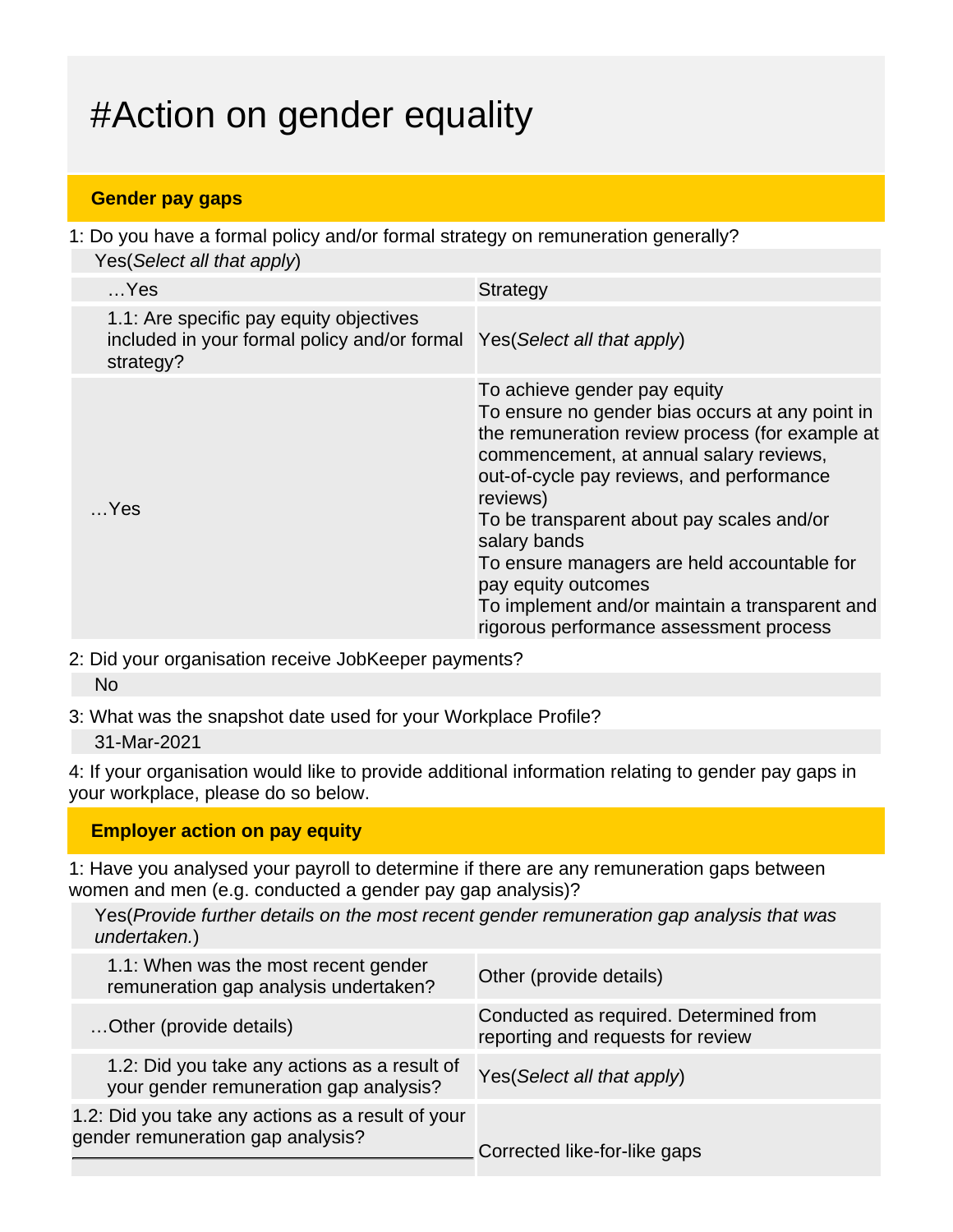.. Yes

2: If your organisation would like to provide additional information relating to employer action on pay equity in your workplace, please do so below.

## **Employee consultation**

1: Have you consulted with employees on issues concerning gender equality in your workplace? Yes(Provide further details on the employee consultation process.)

| 1.1: How did you consult employees? | Survey<br>Focus groups<br><b>Exit interviews</b><br>Performance discussions |
|-------------------------------------|-----------------------------------------------------------------------------|
| 1.2: Who did you consult?           | <b>ALL</b> staff                                                            |

2: If your organisation would like to provide additional information relating to employee consultation on gender equality in your workplace, please do so below.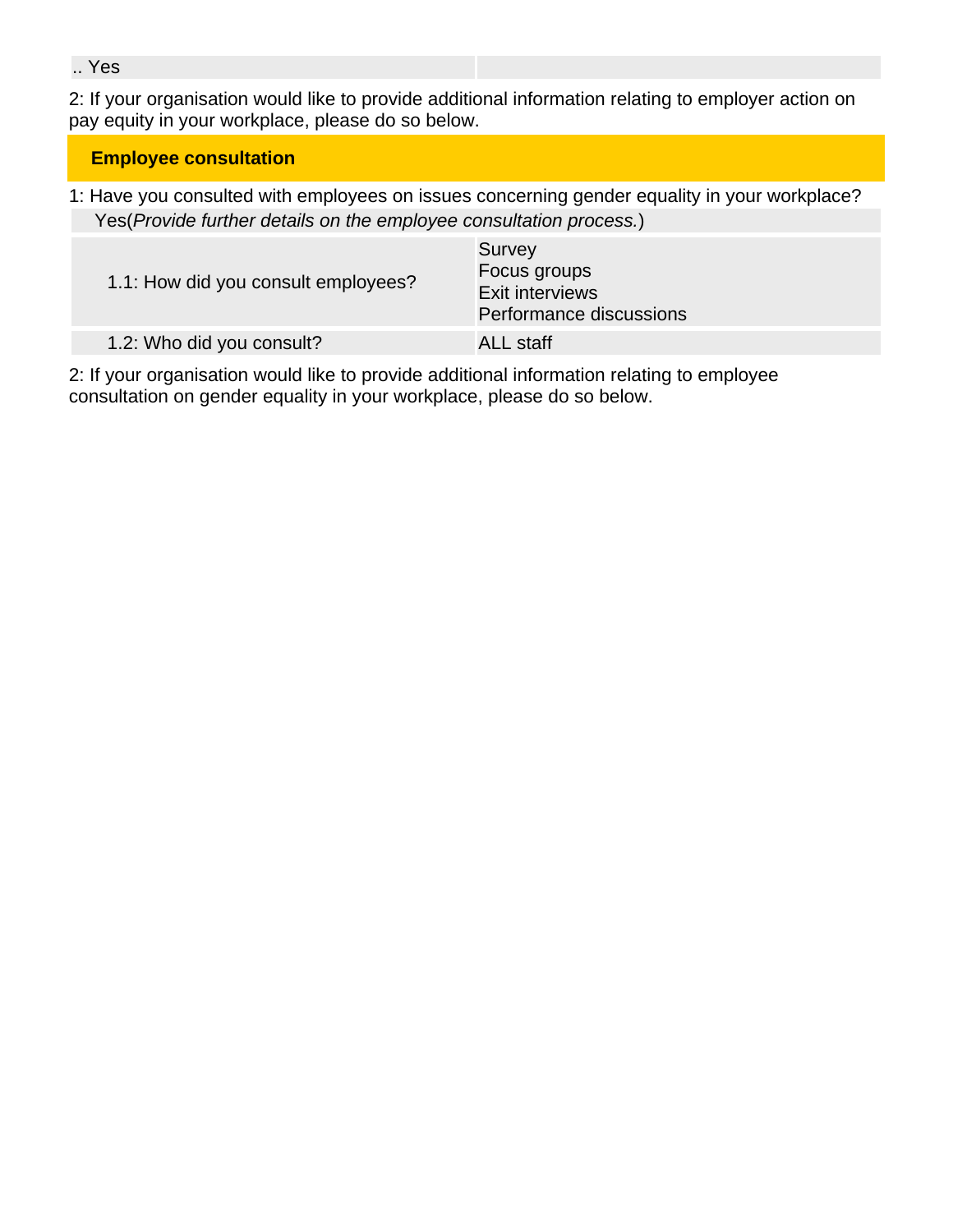# #Employee work/life balance

## **Flexible working**

1: Do you have a formal policy and/or formal strategy on flexible working arrangements? Yes(Select all that apply)

| $$ Yes                                                                                                 | Policy                           |
|--------------------------------------------------------------------------------------------------------|----------------------------------|
| A business case for flexibility has been<br>established and endorsed at the leadership<br>level        | Yes                              |
| Leaders are visible role models of flexible<br>working                                                 | Yes                              |
| Flexible working is promoted throughout<br>the organisation                                            | Yes                              |
| Targets have been set for engagement in<br>flexible work                                               | No(Select all that apply)        |
| $$ No                                                                                                  | Not a priority                   |
| Targets have been set for men's<br>engagement in flexible work                                         | No(Select all that apply)        |
| $$ No                                                                                                  | Not a priority                   |
| Leaders are held accountable for improving<br>workplace flexibility                                    | Yes                              |
| Manager training on flexible working is<br>provided throughout the organisation                        | No(Select all that apply)        |
| $$ No                                                                                                  | Not aware of the need            |
| Employee training is provided throughout<br>the organisation                                           | Yes                              |
| Team-based training is provided<br>throughout the organisation                                         | Yes                              |
| Employees are surveyed on whether they<br>have sufficient flexibility                                  | Yes                              |
| The organisation's approach to flexibility is<br>integrated into client conversations                  | No(Select all that apply)        |
| $$ No                                                                                                  | Other (provide details)          |
| Other (provide details)                                                                                | Done on an as needs basis        |
| The impact of flexibility is evaluated (e.g.<br>reduced absenteeism, increased employee<br>engagement) | No(Select all that apply)        |
| $$ No                                                                                                  | Insufficient resources/expertise |
|                                                                                                        |                                  |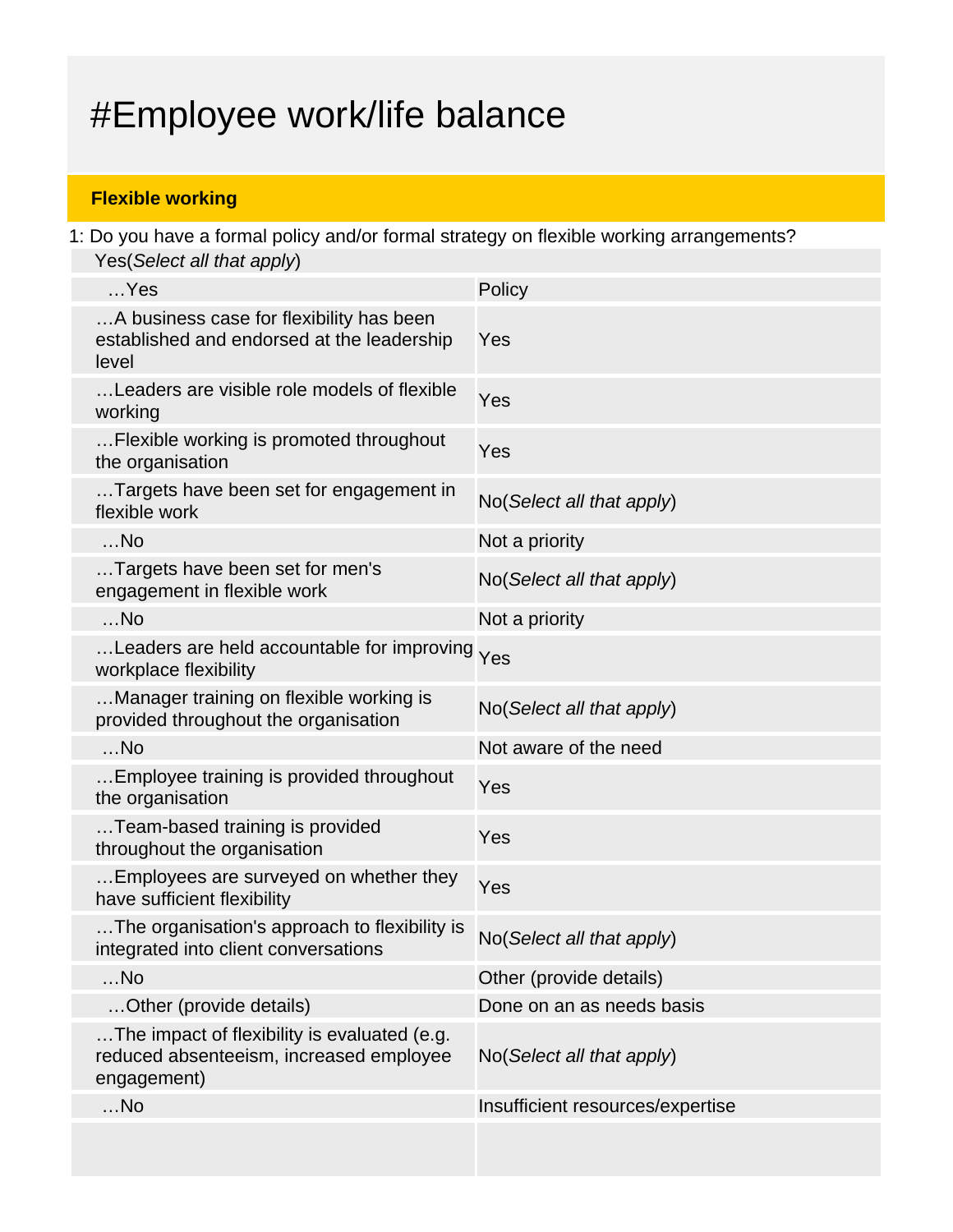|  | Metrics on the use of, and/or the impact of, No (Select all that apply)<br>flexibility measures are reported to key<br>management personnel |                                                                                 |
|--|---------------------------------------------------------------------------------------------------------------------------------------------|---------------------------------------------------------------------------------|
|  | $$ No                                                                                                                                       | Insufficient resources/expertise                                                |
|  | Metrics on the use of, and/or the impact of,<br>flexibility measures are reported to the<br>governing body                                  | No(Select all that apply)                                                       |
|  | $$ No                                                                                                                                       | Insufficient resources/expertise                                                |
|  | 2: Do you offer any of the following flexible working options to MANAGERS in your workplace?                                                |                                                                                 |
|  | Flexible hours of work                                                                                                                      | Yes(Select one option only)                                                     |
|  | $$ Yes                                                                                                                                      | SAME options for women and men(Select all<br>that apply)                        |
|  | SAME options for women and men                                                                                                              | Formal options are available<br>Informal options are available                  |
|  | Compressed working weeks                                                                                                                    | Yes(Select one option only)                                                     |
|  | $$ Yes                                                                                                                                      | SAME options for women and men(Select all<br>that apply)                        |
|  | SAME options for women and men                                                                                                              | Formal options are available<br>Informal options are available                  |
|  | $$ Time-in-lieu                                                                                                                             | Yes(Select one option only)                                                     |
|  | $$ Yes                                                                                                                                      | SAME options for women and men(Select all<br>that apply)                        |
|  | SAME options for women and men                                                                                                              | Formal options are available<br>Informal options are available                  |
|  | Telecommuting (e.g. working from home)                                                                                                      | Yes(Select one option only)                                                     |
|  | $$ Yes                                                                                                                                      | SAME options for women and men(Select all<br>that apply)                        |
|  | SAME options for women and men                                                                                                              | Formal options are available<br>Informal options are available                  |
|  | Part-time work                                                                                                                              | Yes(Select one option only)                                                     |
|  | $$ Yes                                                                                                                                      | SAME options for women and men(Select all<br>that apply)                        |
|  | SAME options for women and men                                                                                                              | Formal options are available                                                    |
|  | Job sharing                                                                                                                                 | No(You may specify why the above option is not<br>available to your employees.) |
|  | $$ No                                                                                                                                       | Other (provide details)                                                         |
|  | Other (provide details)                                                                                                                     | Currently have no job sharing requirements                                      |
|  | Carer's leave                                                                                                                               | Yes(Select one option only)                                                     |
|  | $$ Yes                                                                                                                                      | SAME options for women and men(Select all<br>that apply)                        |
|  | SAME options for women and men                                                                                                              | Formal options are available                                                    |
|  | Purchased leave                                                                                                                             | No(You may specify why the above option is not<br>available to your employees.) |
|  |                                                                                                                                             |                                                                                 |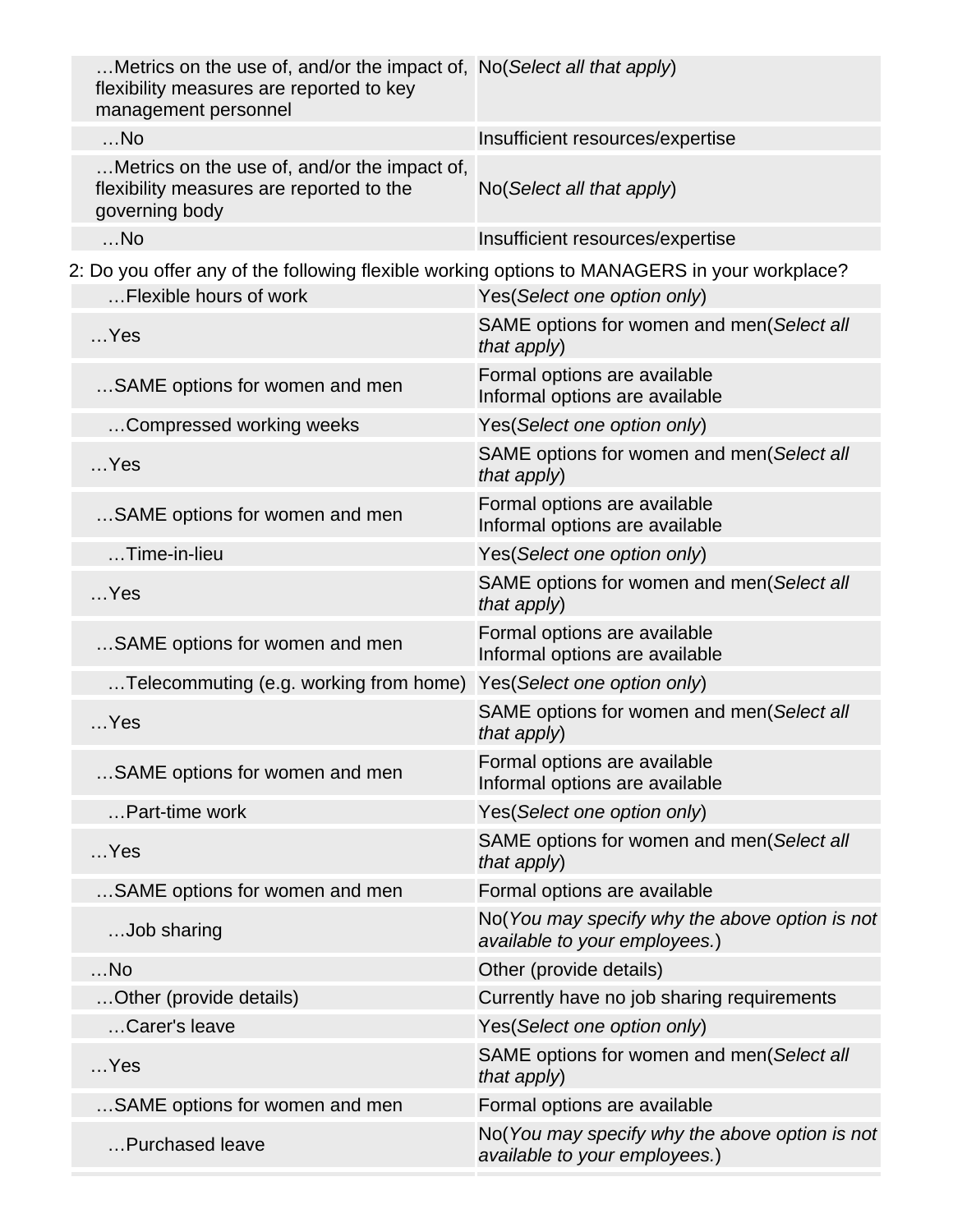| $$ No                          | Insufficient resources/expertise                               |
|--------------------------------|----------------------------------------------------------------|
| Unpaid leave                   | Yes (Select one option only)                                   |
| $$ Yes                         | SAME options for women and men(Select all<br>that $apply$ )    |
| SAME options for women and men | Formal options are available<br>Informal options are available |

3: Are your flexible working arrangement options for NON-MANAGERS the same as the options for managers above?

Yes

4: Were managers in your organisation allowed to make INFORMAL flexible working arrangements with their team members in response to the COVID-19 pandemic?

Yes, ALL managers

5: Did you see an increase, overall, in the approval of FORMAL flexible working arrangements for your workforce compared to pre-COVID-19?

Yes, for both women and men

6: If your organisation would like to provide additional information relating to flexible working and gender equality in your workplace, please do so below.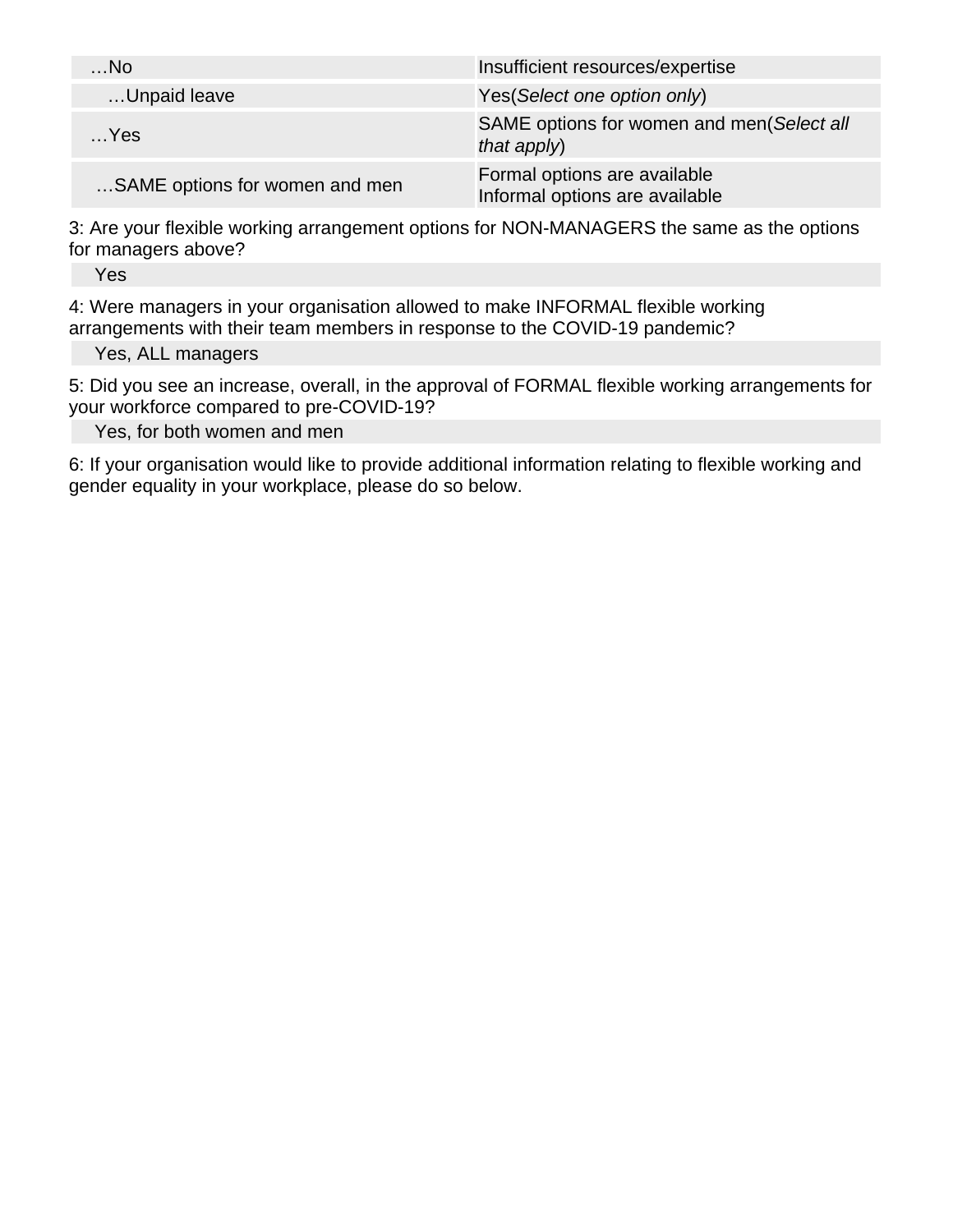# #Employee support

#### **Paid parental leave**

1: Do you provide employer funded paid parental leave regardless of carer's status (i.e. primary/secondary) in addition to any government funded parental leave scheme?

No, we do not offer employer funded parental leave

…No, we do not offer employer funded must be ab not oner employer runded<br>parental leave

2: If your organisation would like to provide additional information relating to paid parental leave and gender equality in your workplace, please do so below.

| <b>Support for carers</b>                                                                                             |  |
|-----------------------------------------------------------------------------------------------------------------------|--|
| 1: Do you have a formal policy and/or formal strategy to support employees with family or caring<br>responsibilities? |  |

Yes(Select all that apply)

...Yes Strategy

2: Do you offer any of the following support mechanisms for employees with family or caring responsibilities?

| Employer subsidised childcare                                                                    | No (You may specify why the above support<br>mechanism is not available to your employees.) |
|--------------------------------------------------------------------------------------------------|---------------------------------------------------------------------------------------------|
| $$ No                                                                                            | Insufficient resources/expertise                                                            |
| On-site childcare                                                                                | No(You may specify why the above support<br>mechanism is not available to your employees.)  |
| $$ No                                                                                            | Insufficient resources/expertise                                                            |
| Breastfeeding facilities                                                                         | Yes (Please indicate the availability of this<br>support mechanism.)                        |
| $$ Yes                                                                                           | Available at SOME worksites                                                                 |
| Childcare referral services                                                                      | No(You may specify why the above support<br>mechanism is not available to your employees.)  |
| $$ No                                                                                            | Insufficient resources/expertise                                                            |
| Internal support networks for parents                                                            | No(You may specify why the above support<br>mechanism is not available to your employees.)  |
| $$ No                                                                                            | Insufficient resources/expertise                                                            |
| Return to work bonus (only select if this<br>bonus is not the balance of paid parental<br>leave) | No(You may specify why the above support<br>mechanism is not available to your employees.)  |
| $$ No                                                                                            | Insufficient resources/expertise                                                            |
| Information packs for new parents and/or<br>those with elder care responsibilities               | No(You may specify why the above support<br>mechanism is not available to your employees.)  |
| $$ No                                                                                            | Insufficient resources/expertise                                                            |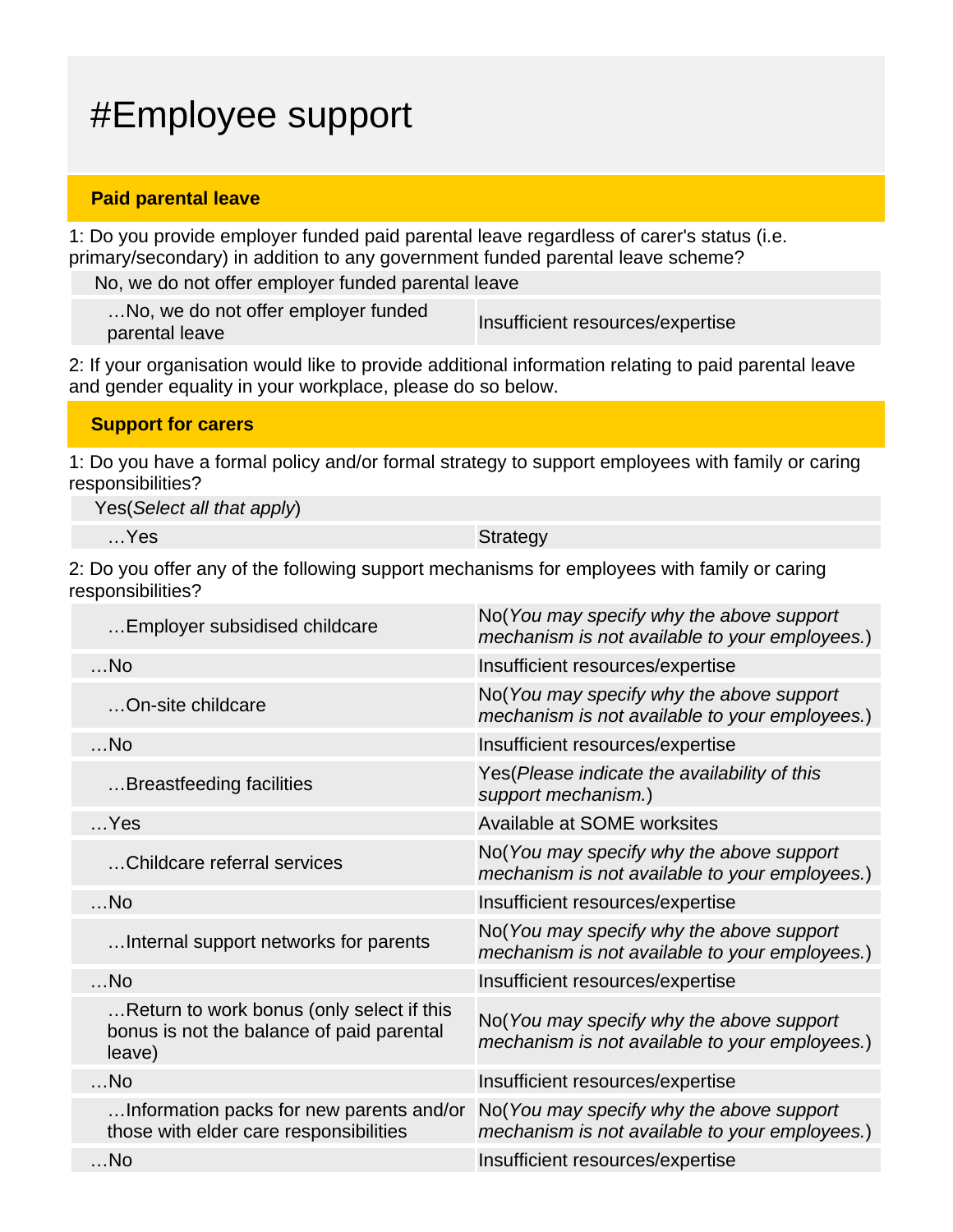| Referral services to support employees<br>with family and/or caring responsibilities | Yes (Please indicate the availability of this<br>support mechanism.)                       |
|--------------------------------------------------------------------------------------|--------------------------------------------------------------------------------------------|
| $$ Yes                                                                               | Available at ALL worksites                                                                 |
| Targeted communication mechanisms<br>(e.g. intranet/forums)                          | Yes(Please indicate the availability of this<br>support mechanism.)                        |
| $$ Yes                                                                               | Available at ALL worksites                                                                 |
| Support in securing school holiday care                                              | No(You may specify why the above support<br>mechanism is not available to your employees.) |
| $$ No                                                                                | Insufficient resources/expertise                                                           |
| Coaching for employees on returning to<br>work from parental leave                   | No(You may specify why the above support<br>mechanism is not available to your employees.) |
| $$ No                                                                                | Insufficient resources/expertise                                                           |
| Parenting workshops targeting mothers                                                | No(You may specify why the above support<br>mechanism is not available to your employees.) |
| $$ No                                                                                | Insufficient resources/expertise                                                           |
| Parenting workshops targeting fathers                                                | No(You may specify why the above support<br>mechanism is not available to your employees.) |
| $$ No                                                                                | Insufficient resources/expertise                                                           |
| Other (provide details)                                                              | No                                                                                         |

3: If your organisation would like to provide additional information relating to support for carers in your workplace, please do so below.

#### **Sex-based harassment and discrimination**

1: Do you have a formal policy and/or formal strategy on sex-based harassment and discrimination prevention?

Yes(Select all that apply)

| $$ Yes                                                                                                                                            | Policy<br>Strategy |
|---------------------------------------------------------------------------------------------------------------------------------------------------|--------------------|
| 1.1: Do you provide a grievance process in<br>any sex-based harasssment and<br>discrimination prevention formal policy<br>and/or formal strategy? | Yes                |

2: Do you provide training on sex-based harassment and discrimination prevention to the following groups?

| All managers            | Yes (Please indicate how often is this training<br>provided (select all that apply):) |
|-------------------------|---------------------------------------------------------------------------------------|
| Yes                     | At induction<br>Other (provide details)                                               |
| Other (provide details) | Refresher training completed via online portal                                        |
| All employees           | Yes (Please indicate how often is this training<br>provided (select all that apply):) |
| Yes                     | At induction<br>Other (provide details)                                               |
|                         |                                                                                       |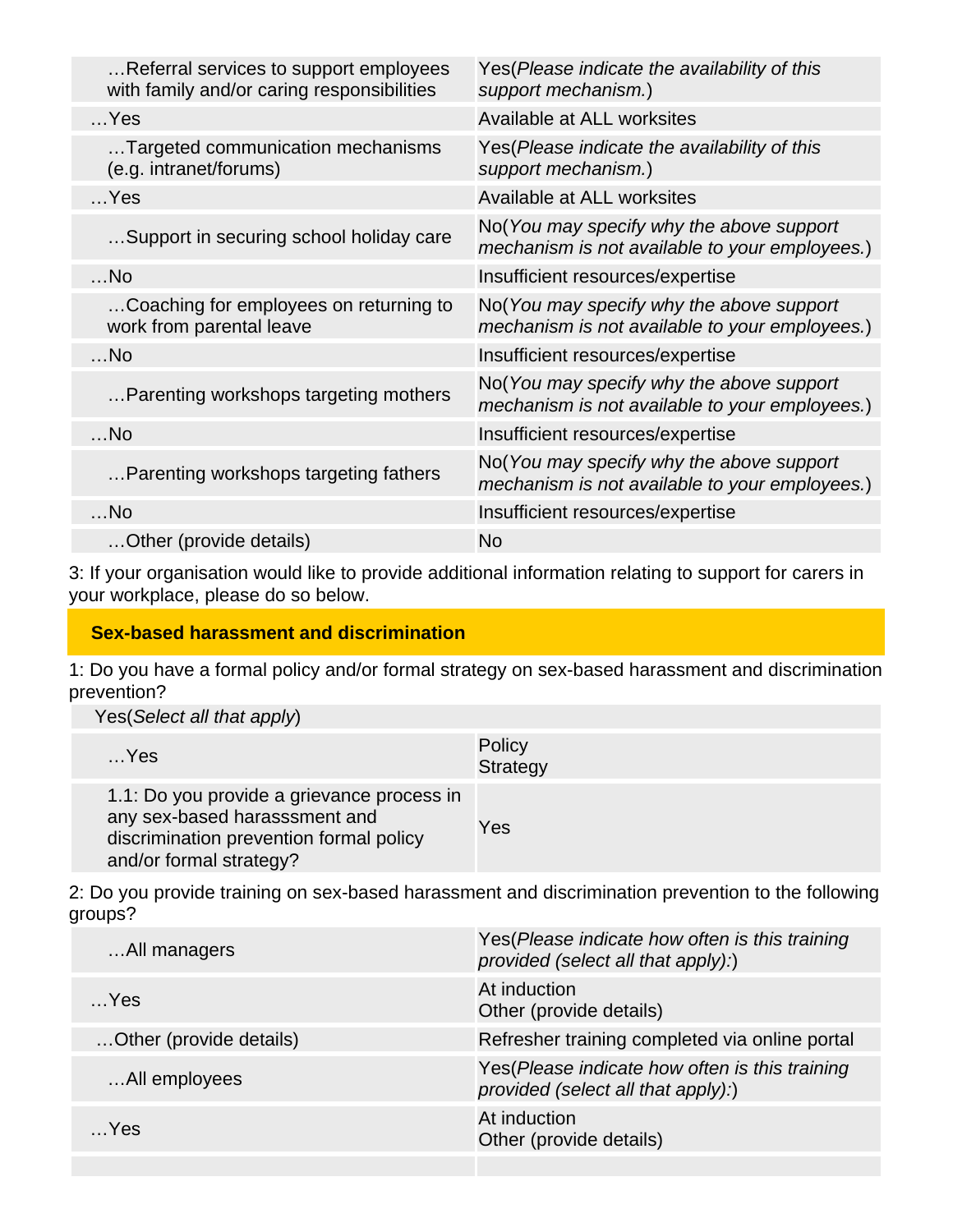3: If your organisation would like to provide additional information relating to sex-based harassment and discrimination, please do so below.

### **Family or domestic violence**

1: Do you have a formal policy and/or formal strategy to support employees who are experiencing family or domestic violence?

Yes(Select all that apply)

…Yes Policy

2: Other than a formal policy and/or formal strategy, do you have the following support mechanisms in place to support employees who are experiencing family or domestic violence?

| Employee assistance program (including<br>access to psychologist, chaplain or<br>counsellor)            | Yes                                                |
|---------------------------------------------------------------------------------------------------------|----------------------------------------------------|
| Training of key personnel                                                                               | Yes                                                |
| A domestic violence clause is in an<br>enterprise agreement or workplace<br>agreement                   | $No(Select \textit{all} that apply)$               |
| $$ No                                                                                                   | Other (provide details)                            |
| Other (provide details)                                                                                 | We do not have an EA or Workplace<br>agreement.    |
| Workplace safety planning                                                                               | Yes                                                |
| Access to paid domestic violence leave<br>(contained in an enterprise/workplace<br>agreement)           | No(Select all that apply)                          |
| $$ No                                                                                                   | Other (provide details)                            |
| Other (provide details)                                                                                 | We do not have an EA or Workplace<br>agreement.    |
| Access to unpaid domestic violence leave<br>(contained in an enterprise/workplace<br>agreement)         | Yes                                                |
| Access to paid domestic violence leave<br>(not contained in an enterprise/workplace<br>agreement)       | $No(Select \textit{all} that apply)$               |
| $$ No                                                                                                   | Insufficient resources/expertise<br>Not a priority |
| Access to unpaid leave                                                                                  | Yes                                                |
| Confidentiality of matters disclosed                                                                    | Yes                                                |
| Referral of employees to appropriate<br>domestic violence support services for<br>expert advice         | Yes                                                |
| Protection from any adverse action or<br>discrimination based on the disclosure of<br>domestic violence | Yes                                                |
|                                                                                                         |                                                    |